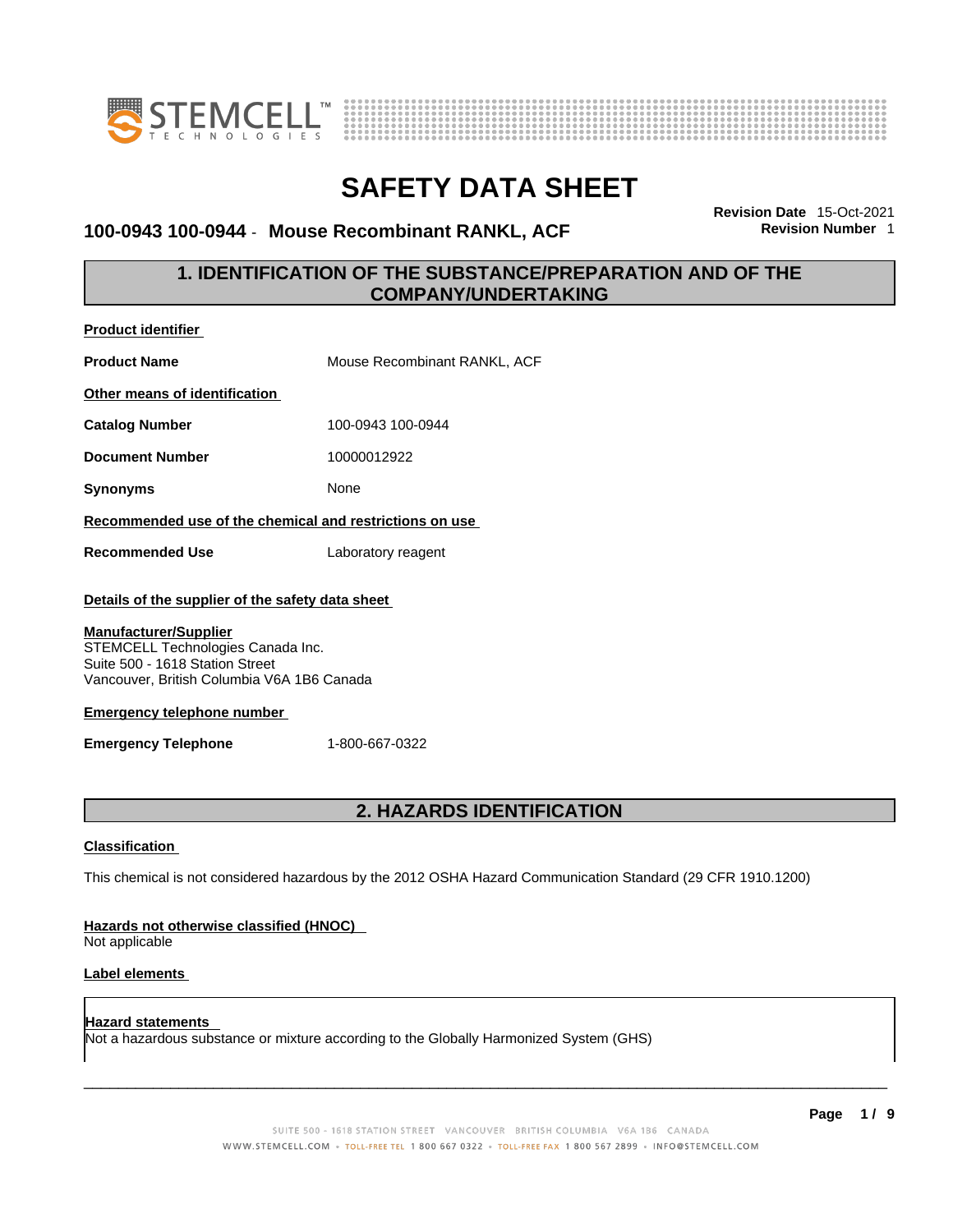



## \_\_\_\_\_\_\_\_\_\_\_\_\_\_\_\_\_\_\_\_\_\_\_\_\_\_\_\_\_\_\_\_\_\_\_\_\_\_\_\_\_\_\_\_\_\_\_\_\_\_\_\_\_\_\_\_\_\_\_\_\_\_\_\_\_\_\_\_\_\_\_\_\_\_\_\_\_\_\_\_\_\_\_\_\_\_\_\_\_\_\_\_\_ **Revision Date** 15-Oct-2021 **100-0943 100-0944** - **Mouse Recombinant RANKL, ACF Revision Number** 1

The product contains no substances which at their given concentration, are considered to be hazardous to health.

**Appearance** No information available **Physical state** Solid **Odor** No data available

**Other Information**  Not applicable

#### **Unknown acute toxicity** 0 % of the mixture consists of ingredient(s) of unknown toxicity

- 0 % of the mixture consists of ingredient(s) of unknown acute oral toxicity
- 0 % of the mixture consists of ingredient(s) of unknown acute dermal toxicity
- 0 % of the mixture consists of ingredient(s) of unknown acute inhalation toxicity (gas)
- 0 % of the mixture consists of ingredient(s) of unknown acute inhalation toxicity (vapor)

0 % of the mixture consists of ingredient(s) of unknown acute inhalation toxicity (dust/mist)

### **3. COMPOSITION/INFORMATION ON INGREDIENTS**

### **Substance**

Not a hazardous substance or mixture according to the Globally Harmonized System (GHS)

\*The exact percentage (concentration) of composition has been withheld as a trade secret.

### **4. FIRST AID MEASURES**

#### **Description of first aid measures**

| <b>Inhalation</b>                                                                                           | Remove to fresh air.                                                                                                    |  |
|-------------------------------------------------------------------------------------------------------------|-------------------------------------------------------------------------------------------------------------------------|--|
| Eye contact                                                                                                 | Rinse thoroughly with plenty of water for at least 15 minutes, lifting lower and upper eyelids.<br>Consult a physician. |  |
| <b>Skin contact</b>                                                                                         | Wash skin with soap and water.                                                                                          |  |
| Ingestion                                                                                                   | Clean mouth with water and drink afterwards plenty of water.                                                            |  |
| Most important symptoms and effects, both acute and delayed<br>No information available.<br><b>Symptoms</b> |                                                                                                                         |  |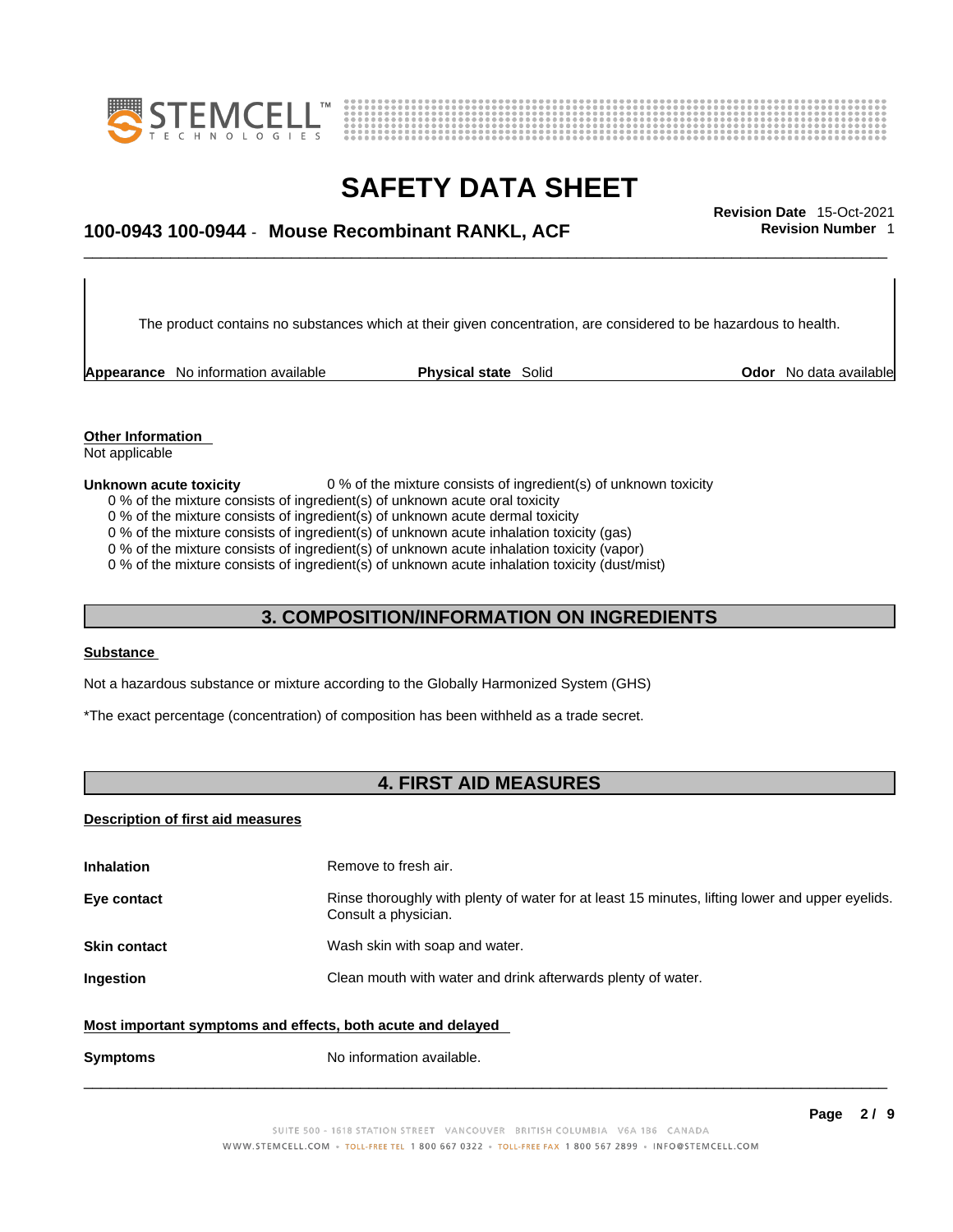



## \_\_\_\_\_\_\_\_\_\_\_\_\_\_\_\_\_\_\_\_\_\_\_\_\_\_\_\_\_\_\_\_\_\_\_\_\_\_\_\_\_\_\_\_\_\_\_\_\_\_\_\_\_\_\_\_\_\_\_\_\_\_\_\_\_\_\_\_\_\_\_\_\_\_\_\_\_\_\_\_\_\_\_\_\_\_\_\_\_\_\_\_\_ **Revision Date** 15-Oct-2021 **100-0943 100-0944** - **Mouse Recombinant RANKL, ACF Revision Number** 1

|                                                                                                           | Indication of any immediate medical attention and special treatment needed                                                            |
|-----------------------------------------------------------------------------------------------------------|---------------------------------------------------------------------------------------------------------------------------------------|
| Note to physicians                                                                                        | Treat symptomatically.                                                                                                                |
|                                                                                                           | <b>5. FIRE-FIGHTING MEASURES</b>                                                                                                      |
| <b>Suitable Extinguishing Media</b>                                                                       | Use extinguishing measures that are appropriate to local circumstances and the<br>surrounding environment.                            |
| Unsuitable extinguishing media                                                                            | CAUTION: Use of water spray when fighting fire may be inefficient.                                                                    |
| Specific hazards arising from the<br>chemical                                                             | No information available.                                                                                                             |
| <b>Explosion data</b><br>Sensitivity to Mechanical Impact None.<br><b>Sensitivity to Static Discharge</b> | None.                                                                                                                                 |
| Special protective equipment for<br>fire-fighters                                                         | Firefighters should wear self-contained breathing apparatus and full firefighting turnout<br>gear. Use personal protection equipment. |
|                                                                                                           | <b>6. ACCIDENTAL RELEASE MEASURES</b>                                                                                                 |
|                                                                                                           | Personal precautions, protective equipment and emergency procedures                                                                   |
| <b>Personal precautions</b>                                                                               | Ensure adequate ventilation.                                                                                                          |
| <b>Environmental precautions</b>                                                                          |                                                                                                                                       |
| <b>Environmental precautions</b>                                                                          | See Section 12 for additional Ecological Information.                                                                                 |
| Methods and material for containment and cleaning up                                                      |                                                                                                                                       |

**Methods for containment** Prevent further leakage or spillage if safe to do so.

### **Methods for cleaning up** Pick up and transfer to properly labeled containers.

**Prevention of secondary hazards** Clean contaminated objects and areas thoroughly observing environmental regulations.

### **7. HANDLING AND STORAGE**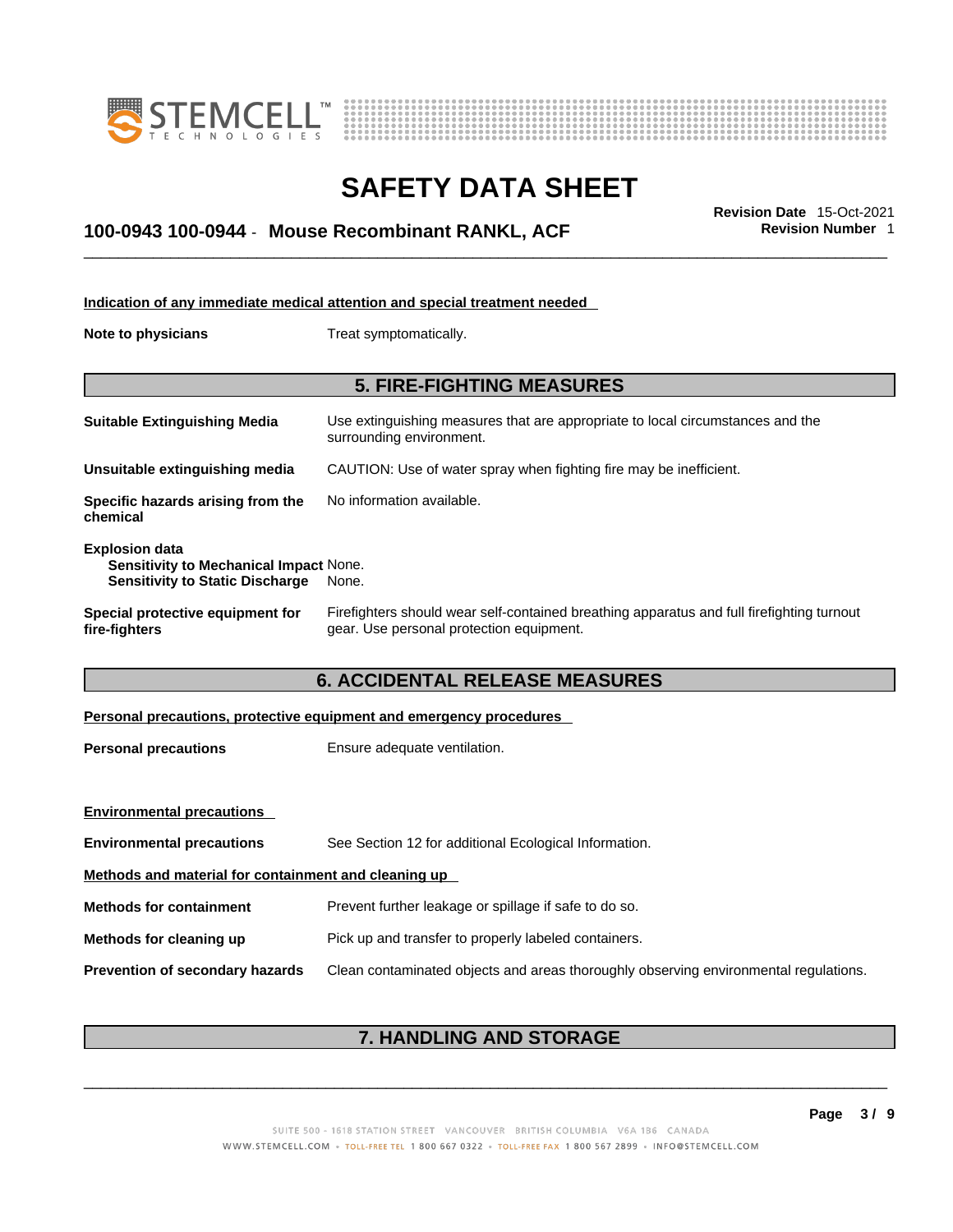



## \_\_\_\_\_\_\_\_\_\_\_\_\_\_\_\_\_\_\_\_\_\_\_\_\_\_\_\_\_\_\_\_\_\_\_\_\_\_\_\_\_\_\_\_\_\_\_\_\_\_\_\_\_\_\_\_\_\_\_\_\_\_\_\_\_\_\_\_\_\_\_\_\_\_\_\_\_\_\_\_\_\_\_\_\_\_\_\_\_\_\_\_\_ **Revision Date** 15-Oct-2021 **100-0943 100-0944** - **Mouse Recombinant RANKL, ACF Revision Number** 1

**Precautions for safe handling**

**Advice on safe handling** Handle in accordance with good industrial hygiene and safety practice.

### **Conditions for safe storage, including any incompatibilities**

**Storage Conditions** Store in accordance with information listed on the Product Information Sheet (PIS).

### **8. EXPOSURE CONTROLS/PERSONAL PROTECTION**

| <b>Control parameters</b>                                             |                                                                                                                                                                                                                                                                                                                                                                                                                        |  |  |  |
|-----------------------------------------------------------------------|------------------------------------------------------------------------------------------------------------------------------------------------------------------------------------------------------------------------------------------------------------------------------------------------------------------------------------------------------------------------------------------------------------------------|--|--|--|
| <b>Exposure Limits</b>                                                | The following ingredients are the only ingredients of the product above the cut-off level (or<br>level that contributes to the hazard classification of the mixture) which have an exposure<br>limit applicable in the region for which this safety data sheet is intended or other<br>recommended limit. At this time, the other relevant constituents have no known exposure<br>limits from the sources listed here. |  |  |  |
| <b>Appropriate engineering controls</b>                               |                                                                                                                                                                                                                                                                                                                                                                                                                        |  |  |  |
| <b>Engineering controls</b>                                           | <b>Showers</b><br>Eyewash stations<br>Ventilation systems.                                                                                                                                                                                                                                                                                                                                                             |  |  |  |
| Individual protection measures, such as personal protective equipment |                                                                                                                                                                                                                                                                                                                                                                                                                        |  |  |  |
| <b>Eye/face protection</b>                                            | No special protective equipment required.                                                                                                                                                                                                                                                                                                                                                                              |  |  |  |
| Skin and body protection                                              | No special protective equipment required.                                                                                                                                                                                                                                                                                                                                                                              |  |  |  |
| <b>Respiratory protection</b>                                         | No protective equipment is needed under normal use conditions. If exposure limits are<br>exceeded or irritation is experienced, ventilation and evacuation may be required.                                                                                                                                                                                                                                            |  |  |  |
| General hygiene considerations                                        | Handle in accordance with good industrial hygiene and safety practice.                                                                                                                                                                                                                                                                                                                                                 |  |  |  |
|                                                                       |                                                                                                                                                                                                                                                                                                                                                                                                                        |  |  |  |

### **9. PHYSICAL AND CHEMICAL PROPERTIES**

**Information on basic physical and chemical properties Physical state**<br>Appearance **Appearance** No information available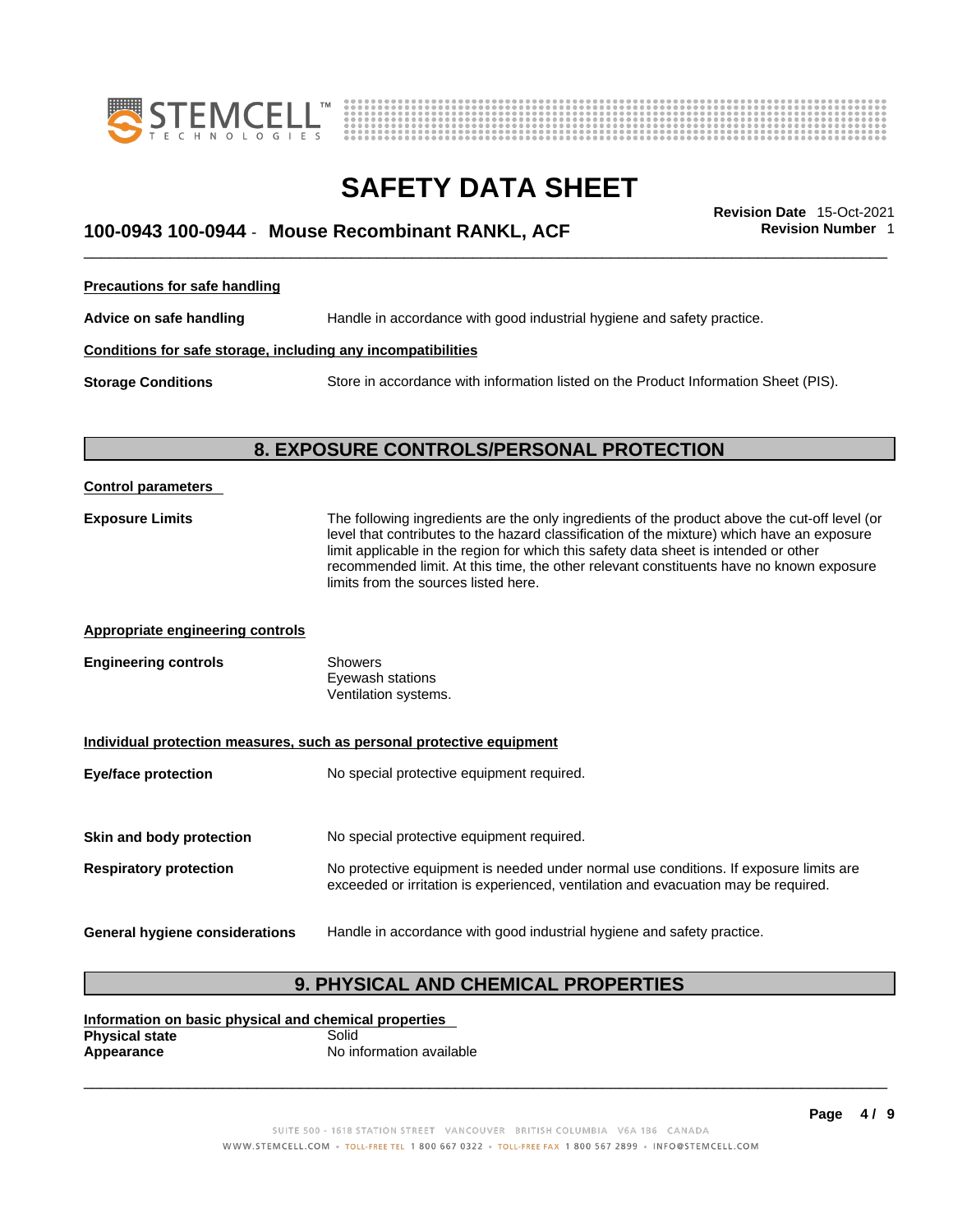



## \_\_\_\_\_\_\_\_\_\_\_\_\_\_\_\_\_\_\_\_\_\_\_\_\_\_\_\_\_\_\_\_\_\_\_\_\_\_\_\_\_\_\_\_\_\_\_\_\_\_\_\_\_\_\_\_\_\_\_\_\_\_\_\_\_\_\_\_\_\_\_\_\_\_\_\_\_\_\_\_\_\_\_\_\_\_\_\_\_\_\_\_\_ **Revision Date** 15-Oct-2021 **100-0943 100-0944** - **Mouse Recombinant RANKL, ACF Revision Number** 1

**Odor No data available**<br> **Odor threshold No data available Odor** threshold

**Explosive properties** No data available<br> **Oxidizing properties** No information available **pH** No data available None known **Melting point / freezing point** No data available None known<br> **Boiling point / boiling range** No data available None known **Boiling point / boiling range** No data available None known<br> **Flash noint** None known<br>
No data available None Known **Flash point**<br> **Flash point**<br> **Fvanoration rate** None Known<br>
No data available None Known<br>
None known **Evaporation rate Flammability (solid, gas)** No data available None Known None known **Flammability Limit in Air None known None known Upper flammability limit:** No data available **Lower flammability limit:** No data available **Vapor pressure** The Society No data available and the None known<br> **Vapor density** No data available None known **Vapor density** No data available None known **Relative density 1988 Control and Social Article Relative density None known<br>
<b>Water solubility** No data available None known **Water solubility Solubility in other solvents** No data available None known **Partition coefficient No data available None known Autoignition temperature** No data available None known<br> **Decomposition temperature** No data available None known **Decomposition temperature** No data available **None known**<br>
No data available **None known**<br>
None known **Kinematic viscosity** No data available<br> **Dynamic viscosity** No data available **Dynamic viscosity No data available None known** 

**Other Information Softening point**<br> **Molecular weight**<br> **Molecular weight**<br> **Molecular weight**<br> **Molecular weight** 

**Color Color Color No** information available

**Molecular weight Molecular is a structure of the No information available Molecular formula Molecular System Molecular formula** No information available **VOC Content (%)** No information available **Liquid Density** No information available **Bulk density No information available** 

**No information available** 

#### **Property Remarks •** Method **Values Remarks** •**Method**

### **10. STABILITY AND REACTIVITY**

| <b>Reactivity</b>                                                          | No information available.                                 |
|----------------------------------------------------------------------------|-----------------------------------------------------------|
| <b>Chemical stability</b>                                                  | Stable under recommended transport or storage conditions. |
| Possibility of hazardous reactions                                         | None under normal processing.                             |
| <b>Conditions to avoid</b>                                                 | None known based on information supplied.                 |
| Incompatible materials                                                     | None known based on information supplied.                 |
| Hazardous decomposition products None known based on information supplied. |                                                           |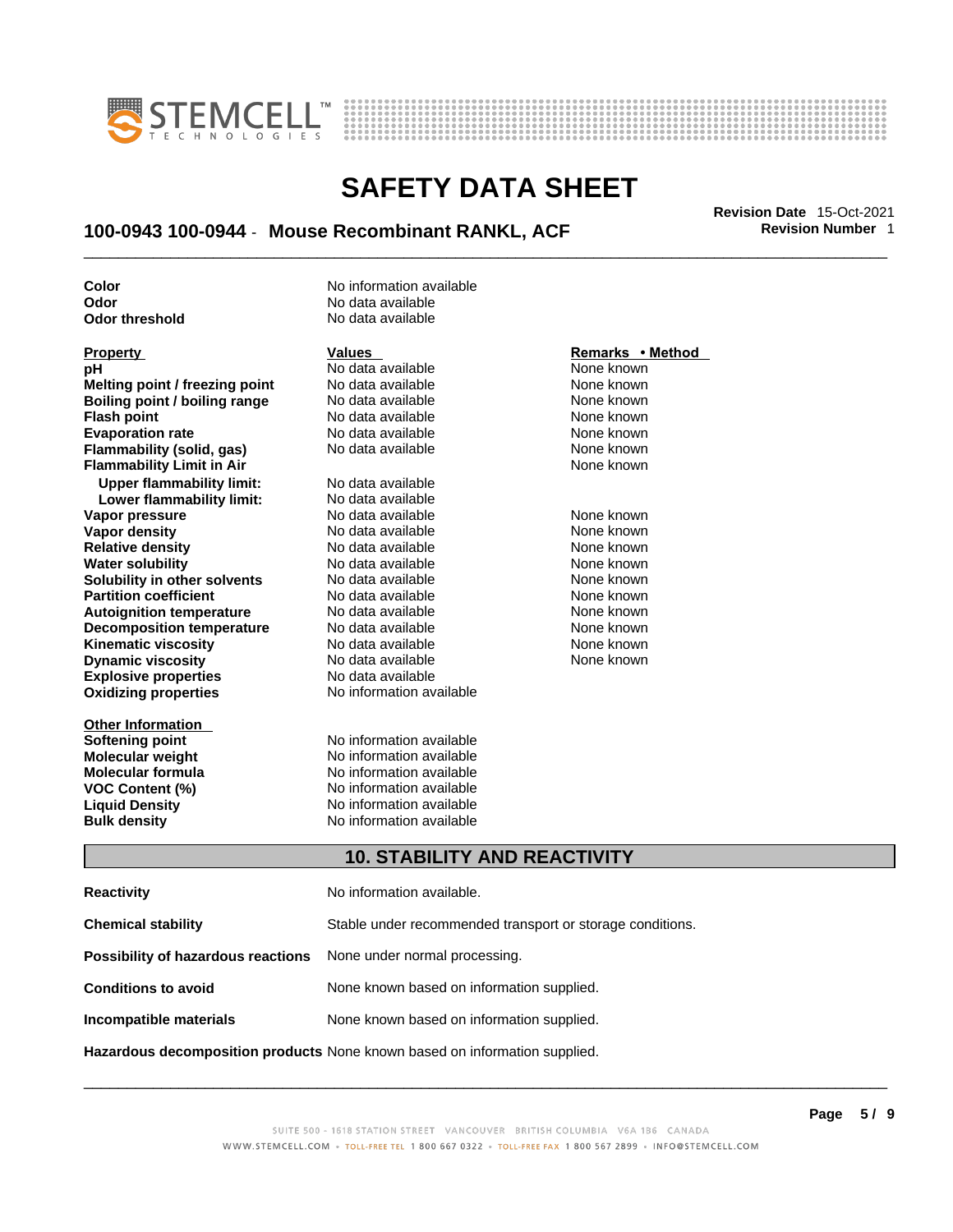



## \_\_\_\_\_\_\_\_\_\_\_\_\_\_\_\_\_\_\_\_\_\_\_\_\_\_\_\_\_\_\_\_\_\_\_\_\_\_\_\_\_\_\_\_\_\_\_\_\_\_\_\_\_\_\_\_\_\_\_\_\_\_\_\_\_\_\_\_\_\_\_\_\_\_\_\_\_\_\_\_\_\_\_\_\_\_\_\_\_\_\_\_\_ **Revision Date** 15-Oct-2021 **100-0943 100-0944** - **Mouse Recombinant RANKL, ACF Revision Number** 1

### **11. TOXICOLOGICAL INFORMATION**

**Information on likely routes of exposure**

| <b>Product Information</b> |                                                                              |
|----------------------------|------------------------------------------------------------------------------|
| <b>Inhalation</b>          | Specific test data for the substance or mixture is not available.            |
| Eye contact                | Specific test data for the substance or mixture is not available.            |
| <b>Skin contact</b>        | Specific test data for the substance or mixture is not available.            |
| Ingestion                  | Specific test data for the substance or mixture is not available.            |
|                            | Cumptama ralatad ta tha phuaisal, shamisal and taviaslagical sharastariatisa |

**Symptoms related to the physical,chemical and toxicological characteristics**

**Symptoms** No information available.

#### **Numerical measures of toxicity**

### **Acute toxicity**

**Unknown acute toxicity** 0 % of the mixture consists of ingredient(s) of unknown toxicity

0 % of the mixture consists of ingredient(s) of unknown acute oral toxicity

0 % of the mixture consists of ingredient(s) of unknown acute dermal toxicity

0 % of the mixture consists of ingredient(s) of unknown acute inhalation toxicity (gas)

0 % of the mixture consists of ingredient(s) of unknown acute inhalation toxicity (vapor)

0 % of the mixture consists of ingredient(s) of unknown acute inhalation toxicity (dust/mist)

Product Information

#### **Delayed and immediate effects as well as chronic effects from short and long-term exposure**

| <b>Skin corrosion/irritation</b>                                       | No information available. |
|------------------------------------------------------------------------|---------------------------|
| <b>Product Information</b>                                             |                           |
| Serious eye damage/eye irritation                                      | No information available. |
| Product Information                                                    |                           |
| <b>Respiratory or skin sensitization</b><br><b>Product Information</b> | No information available. |
| <b>Germ cell mutagenicity</b><br><b>Product Information</b>            | No information available. |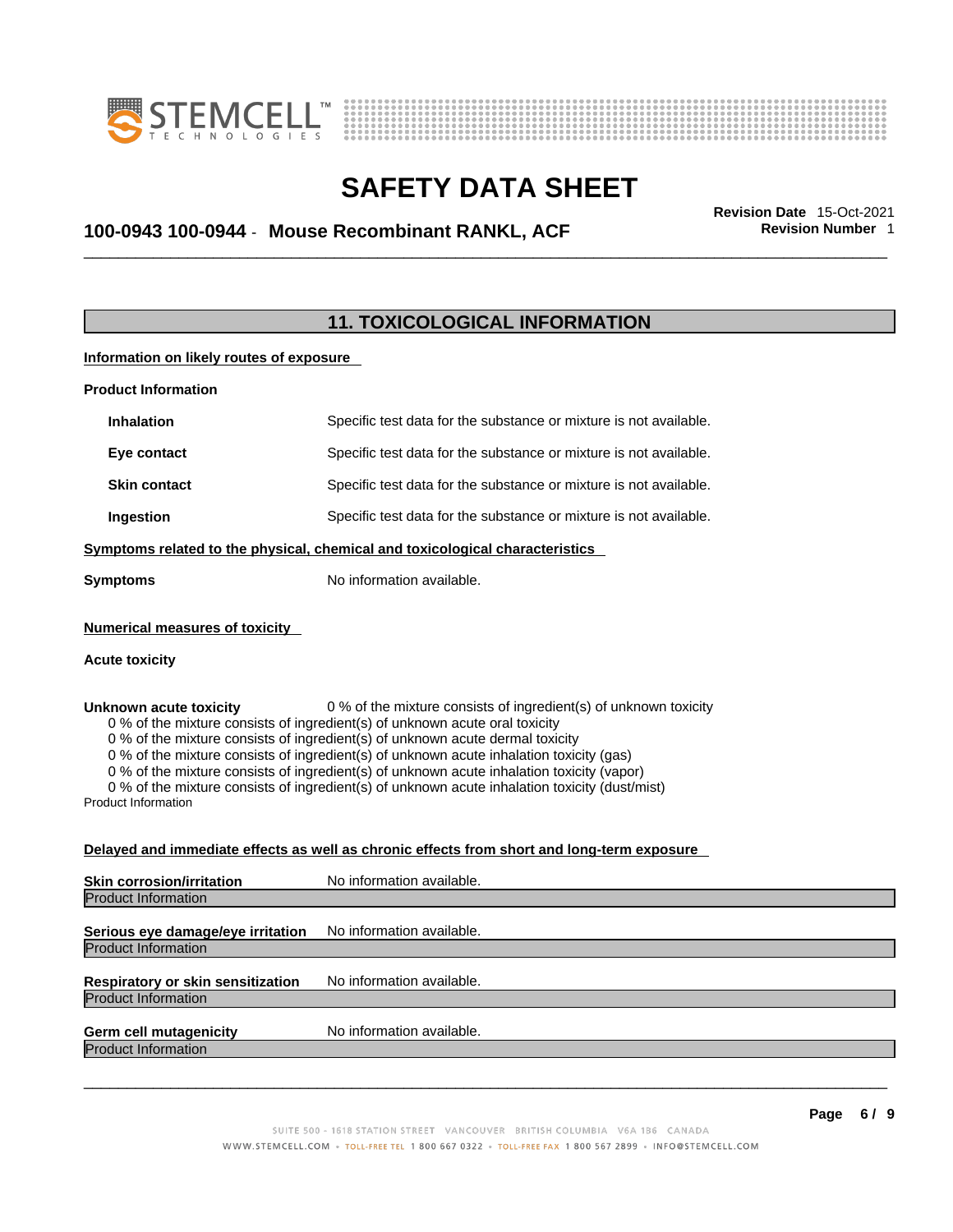



## \_\_\_\_\_\_\_\_\_\_\_\_\_\_\_\_\_\_\_\_\_\_\_\_\_\_\_\_\_\_\_\_\_\_\_\_\_\_\_\_\_\_\_\_\_\_\_\_\_\_\_\_\_\_\_\_\_\_\_\_\_\_\_\_\_\_\_\_\_\_\_\_\_\_\_\_\_\_\_\_\_\_\_\_\_\_\_\_\_\_\_\_\_ **Revision Date** 15-Oct-2021 **100-0943 100-0944** - **Mouse Recombinant RANKL, ACF Revision Number** 1

| Carcinogenicity                   | No information available.                                                 |  |  |
|-----------------------------------|---------------------------------------------------------------------------|--|--|
| <b>Reproductive toxicity</b>      | No information available.                                                 |  |  |
|                                   | <b>Product Information</b>                                                |  |  |
| <b>STOT - single exposure</b>     | No information available.                                                 |  |  |
|                                   | <b>Product Information</b>                                                |  |  |
| <b>STOT - repeated exposure</b>   | No information available.                                                 |  |  |
|                                   | <b>Product Information</b>                                                |  |  |
| <b>Aspiration hazard</b>          | No information available.                                                 |  |  |
| <b>12. ECOLOGICAL INFORMATION</b> |                                                                           |  |  |
| <b>Ecotoxicity</b>                | The environmental impact of this product has not been fully investigated. |  |  |
|                                   | <b>Product Information</b>                                                |  |  |
| Persistence and degradability     | No information available.                                                 |  |  |
| <b>Bioaccumulation</b>            | There is no data for this product.                                        |  |  |
| Other adverse effects             | No information available.                                                 |  |  |
|                                   |                                                                           |  |  |

### **13. DISPOSAL CONSIDERATIONS**

| Waste treatment methods                |                                                                                                                    |
|----------------------------------------|--------------------------------------------------------------------------------------------------------------------|
| Waste from residues/unused<br>products | Dispose of in accordance with local regulations. Dispose of waste in accordance with<br>environmental legislation. |
| Contaminated packaging                 | Do not reuse empty containers.                                                                                     |

### **14. TRANSPORT INFORMATION**

DOT Not regulated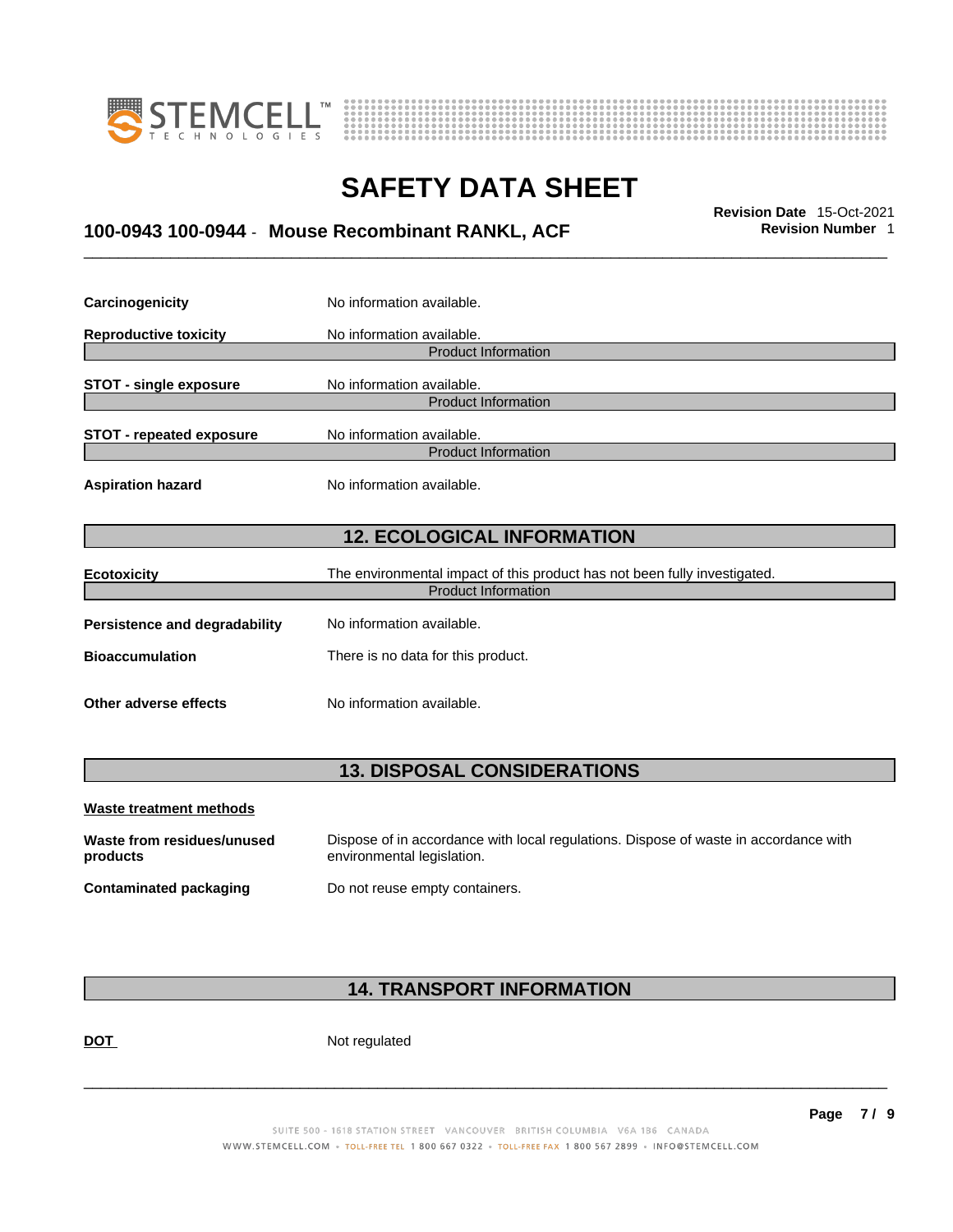



## \_\_\_\_\_\_\_\_\_\_\_\_\_\_\_\_\_\_\_\_\_\_\_\_\_\_\_\_\_\_\_\_\_\_\_\_\_\_\_\_\_\_\_\_\_\_\_\_\_\_\_\_\_\_\_\_\_\_\_\_\_\_\_\_\_\_\_\_\_\_\_\_\_\_\_\_\_\_\_\_\_\_\_\_\_\_\_\_\_\_\_\_\_ **Revision Date** 15-Oct-2021 **100-0943 100-0944** - **Mouse Recombinant RANKL, ACF Revision Number** 1

| <u>TDG</u>  | Not regulated |
|-------------|---------------|
| <b>MEX</b>  | Not regulated |
| ICAO (air)  | Not regulated |
| <b>IATA</b> | Not regulated |
| <b>IMDG</b> | Not regulated |
| <b>RID</b>  | Not regulated |
| <b>ADR</b>  | Not regulated |
| <b>ADN</b>  | Not regulated |
|             |               |

### **15. REGULATORY INFORMATION**

| <b>International Inventories</b> |                 |  |
|----------------------------------|-----------------|--|
| TSCA                             | Does not comply |  |
| <b>DSL/NDSL</b>                  | Does not comply |  |
| <b>EINECS/ELINCS</b>             | Does not comply |  |
| <b>ENCS</b>                      | Does not comply |  |
| <b>IECSC</b>                     | Does not comply |  |
| <b>KECL</b>                      | Does not comply |  |
| <b>PICCS</b>                     | Does not comply |  |
| AICS                             | Does not comply |  |

 **Legend:** 

 **TSCA** - United States Toxic Substances Control Act Section 8(b) Inventory

 **DSL/NDSL** - Canadian Domestic Substances List/Non-Domestic Substances List

 **EINECS/ELINCS** - European Inventory of Existing Chemical Substances/European List of Notified Chemical Substances

 **ENCS** - Japan Existing and New Chemical Substances

 **IECSC** - China Inventory of Existing Chemical Substances

 **KECL** - Korean Existing and Evaluated Chemical Substances

 **PICCS** - Philippines Inventory of Chemicals and Chemical Substances

 **AICS** - Australian Inventory of Chemical Substances

### **US Federal Regulations**

#### **SARA 313**

Section 313 of Title III of the Superfund Amendments and Reauthorization Act of 1986 (SARA). This product does not contain any chemicals which are subject to the reporting requirements of the Act and Title 40 of the Code of Federal Regulations, Part 372.

| N٥ |  |
|----|--|
| N٥ |  |
| N٥ |  |
|    |  |